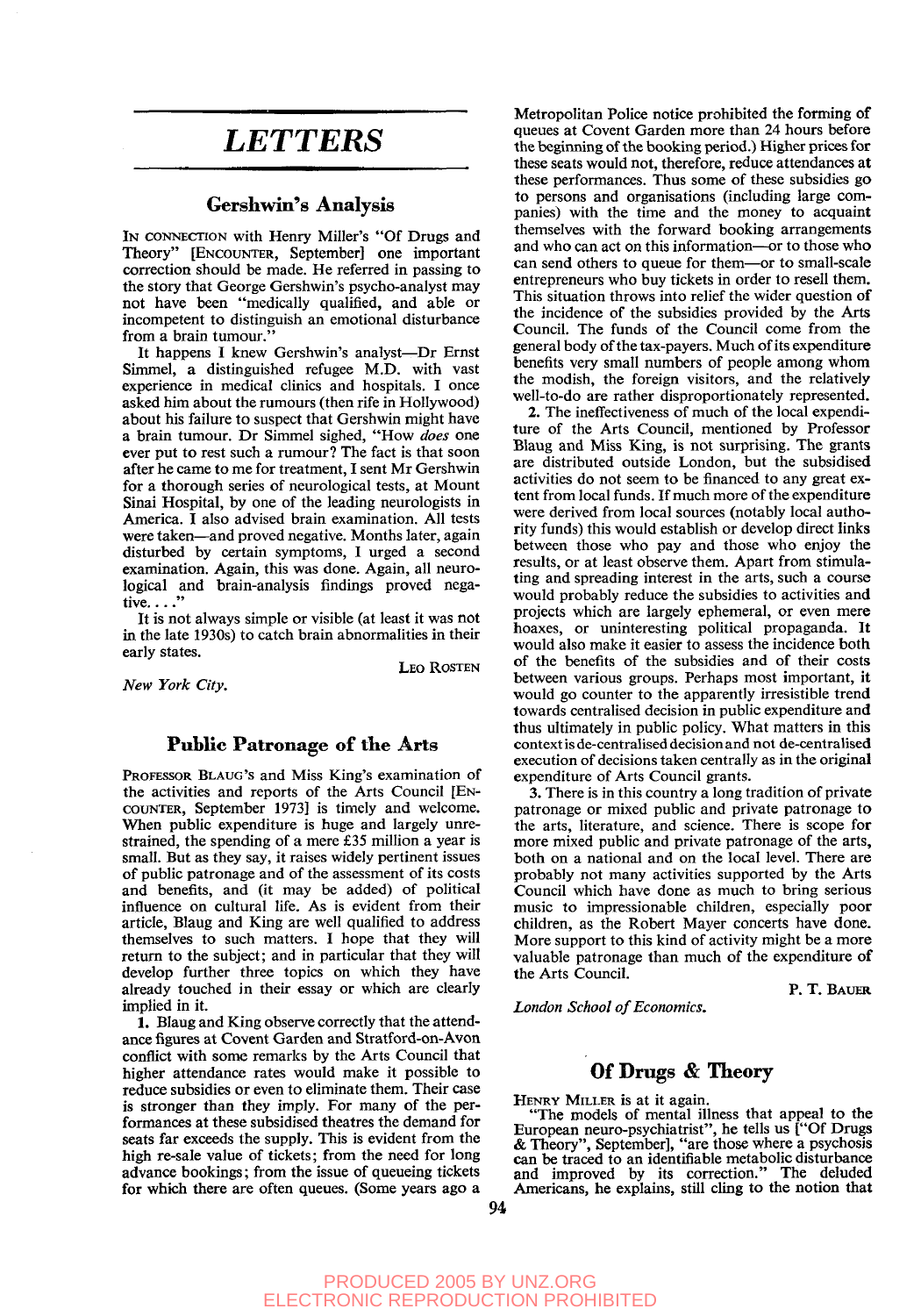mental illness is in some way related to the patient's personal and psychological problems, rather than to "disturbed cerebral function and biochemistry." But in Europe, it has come to be realised that "the basis of the disorders is metabolic and they respond not at all to psychological readjustment but only to correction of the biochemical deficiency or anomaly.

Now, it is just possible that in the emptiness of time, medical scientists will discover a biochemical factor in every mental disorder. It may even transpire that a sample of blood or urine will be enough to secure the appropriate neuro-psychiatric diagnosis which, fed into a computer with all the relevant information about the patient, will provide the prescription that will automatically correct the biochemical deficiency or anomaly. But so what? We still will not know the answer to the essential question: What caused the metabolic disturbance?

Admittedly the treatment may still be the same even if the predisposing cause was emotional—but it may not be. There are hundreds of thousands of people in this country who are being given the psychotropic drugs in which Henry Miller reposes such faith anti-depressants, bromides, tranquillisers, and so on— for tensions, anxieties, "moods." Can he really claim that these drugs are needed simply because of a plague of metabolic imbalance, unrelated to the mental and emotional background? If so, on what evidence?

Certainly not on the evidence of the publication which reached me in the same week as his article in ENCOUNTER: the report of a symposium on psychotropic drugs sponsored by the Department of Health (published by the Journal of the Royal College of General Practitioners). No doubt Henry Miller's new duties prevented him from attending; if he had, he would have found the prevailing mood about the drugs is by no means as breezily optimistic as his own. It is odd, for example, that the anti-depressants have not done anything to reduce the incidence of depression, as presumably they should have begun to do, by now. On the contrary, the rate of referral to psychiatric hospitals with that diagnosis—according to the *British Medical Journal's* editorial, 18 August, on the symposium—has been rising. The prescribing of psychotropic drugs, the *BMJ* suggests, seems to be excessive: "perhaps we need to be more concerned with care and less with cure; able to recognise. that the understanding, comfort and reflective discussion the patient seeks do not necessarily require a pharmacologically active vehicle...."

#### *London*

BRIAN INGUS

BRIAN INGLIS RAISES too many issues to be dealt with, except by another article.

There are a few mental illnesses that can clearly be related to biochemical disturbances and be relieved by their correction, with a fair degree of predictability. There are many more where no such anomaly can be identified, but where the natural history of the illness renders this a strong possibility. There is no "Either-Or" antithesis since severe emotional disturbance may indeed provoke metabolic changes (though these may also occur for reasons unconnected with the patient's emotional life). What is truly remarkable is that no amount of talk—or environmental readjustment will relieve severe depressive illness; whereas it can be significantly ameliorated in three-quarters of all cases by drugs, without either specific attention to personal psychological problems or significant alteration in the environment.

There is no evidence of a "plague" of depressive or any other kind of psychiatric illnesses—which have been known to medicine throughout history. Nor is there anything odd about the fact that anti-depressants have failed to reduce the *incidence* of depression, since they are given only when the illness has made its clinical appearance. They are ameliorative rather than prophylactic. The rate of referral to hospital with a diagnosis of depression (or any other illness) reflects current professional attitudes, therapeutic accessibility, and even diagnostic fashion. The plain fact is that anti-depressive drugs in depressive illness—and phenothiazines in some schizophrenic episodes produce improvement entirely different in rate and degree from that with which we have long been familiar in the natural course of the respective illnesses. Incidentally, bromide went out with the ark and its only medical use is to produce mental confusion and skin rashes.

Mr Inglis can have his psychotherapist—I will keep on taking the tablets.

HENRY MILLER

*The Vice-Chancellor, University of Newcastle upon Tyne*

#### Alexis de Tocqueville

IN HIS SOMEWHAT confused letter Mr Hugh Brogan (ENCOUNTER, July, p. 93) has enlarged into a major issue my passing remark that Tocqueville, whose honesty is beyond question, was not the fervent advocator of democracy many suppose, highly conscious though he was of its irresistibility.

An aristocrat of the *ancien regime* and a victim of the French Revolution, he declared his strict impartiality in the preface to the second volume of *Democracy in America* as he did elsewhere. In fact, in this volume he implied that what was good for America was not necessarily good for France. That he was by no means certain mankind had reached the shore of its salvation is clearly conveyed in a significant quotation in the March issue of ENCOUNTER (p. 3).

This is not as soul-shattering a view as Mr Brogan imagines, for "lip-service" does not always mean dishonesty. There is the sincere hypocrisy of necessity that Tocqueville is aware of, as we can see for example in his mention (Vol. 1, *Democracy in America,* "The Sovereignty of the People of America") of the Maryland upper classes who turned democrat. Mr Brogan himself seems to acknowledge such a quality when he says Tocqueville "sometimes found it hard to make up his mind."

Tocqueville wrote a great deal of uncommon sense, unlike his contemporary, the racially-minded Gobi-neau, also a declassed nobleman, and it is for this rather than his admirable virtue of honesty that he earns our unreserved acclaim.

NIEL HIRSCHSON

#### *Johannesburg*

MR HIRSCHSON MAY WRIGGLE as much as he chooses, but he cannot convincingly assert that Tocqueville was either dishonest or an enemy to democracy. Yet such assertion is all his reasoning amounts to.

To settle the matter, let us quote Tocqueville himself. He is writing in 1839 to his friend and translator Henry Reeve about the second volume of the *Democratie:* Reeve must not let his aristocratic prejudices

#### PRODUCED 2005 BY UNZ.ORG ELECTRONIC REPRODUCTION PROHIBITED